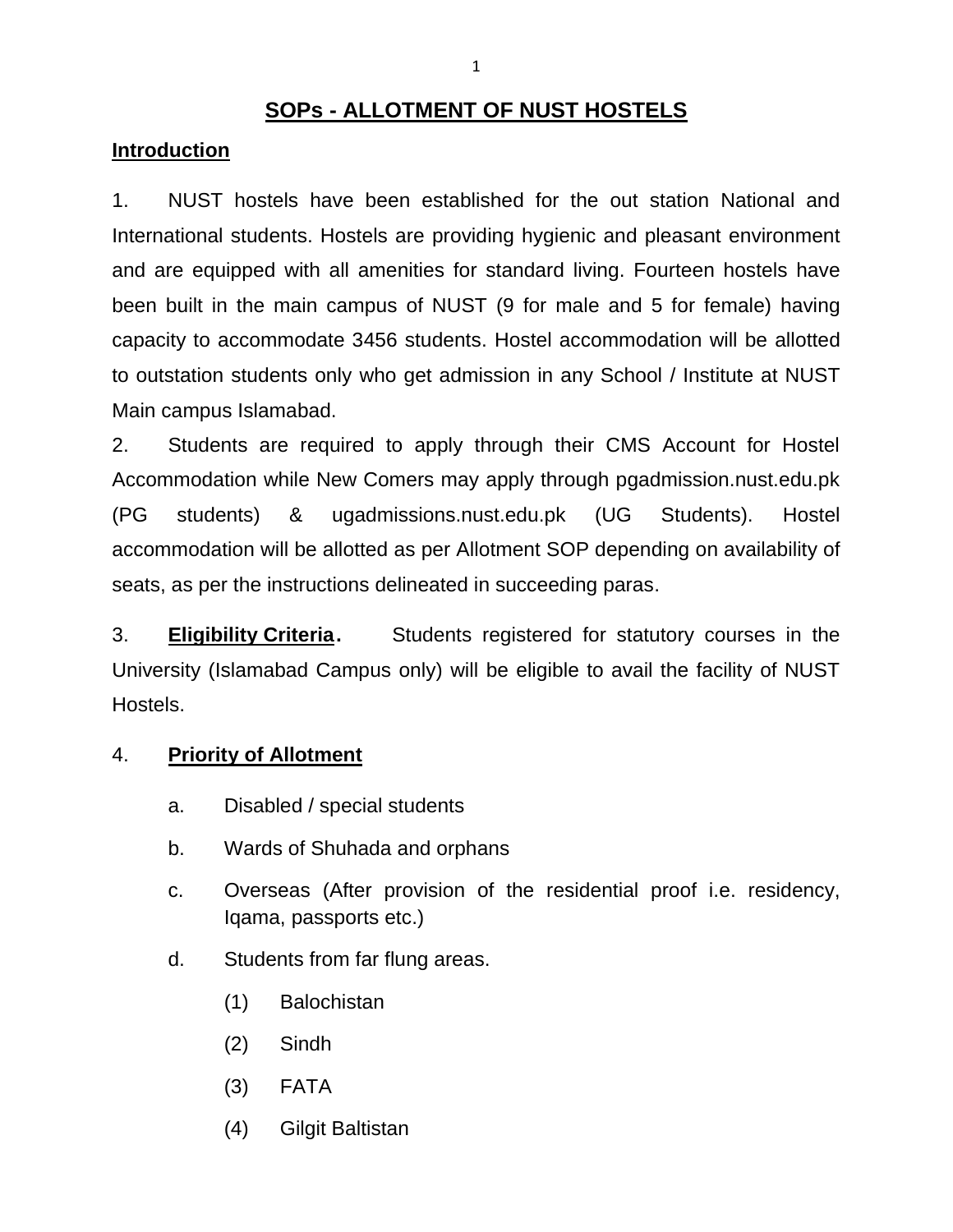- (5) Southern Punjab (Bahawalnagar, D.G Khan, Layyah, Rahim Yar Khan, Rajanpur)
- (6) Azad Jammu and Kashmir (Athmuqam, Hattian Bala, Haveli/ Kahota)
- (7) Khyber Pakhtunkhwa (D.I Khan, Chitral)
- e. **Priority – 1.** As a matter of principle, allocation of Hostel to the **waiting list of last year** takes priority over all.
- f. **Priority – 2.** Second Priority shall be given to the students, who fall in **para 4 a to d above** and fall in the **first merit list.**
- g. **Priority – 3.** Third priority shall be given to the students as per **their position in the merit list** after excluding priority 1 & 2.

5. **Freezing Cases (Deferment).** Any Hostelite who can not continue his / her studies due to domestic / medical issues can rejoin hostel in the next semester, subject to the permission by Registrar Dte to the fact that students has been allowed to continue his / her study.

- 6. **Compassionate Ground**
	- a. **Medical Cases.** Will be decided on case to case basis. Student desirous for hostel accommodation on medical grounds must submit medical documents along with the hostel admission form. The hostel branch will forward the case to Medical Dte for opinion.
	- b. **Need-based Cases.** Students who are unable to afford accommodation charges due to financial issues can apply through University Advancement Office (**UAO**) when they are enrolled in the University, provided they fit into the eligibility / priority criteria.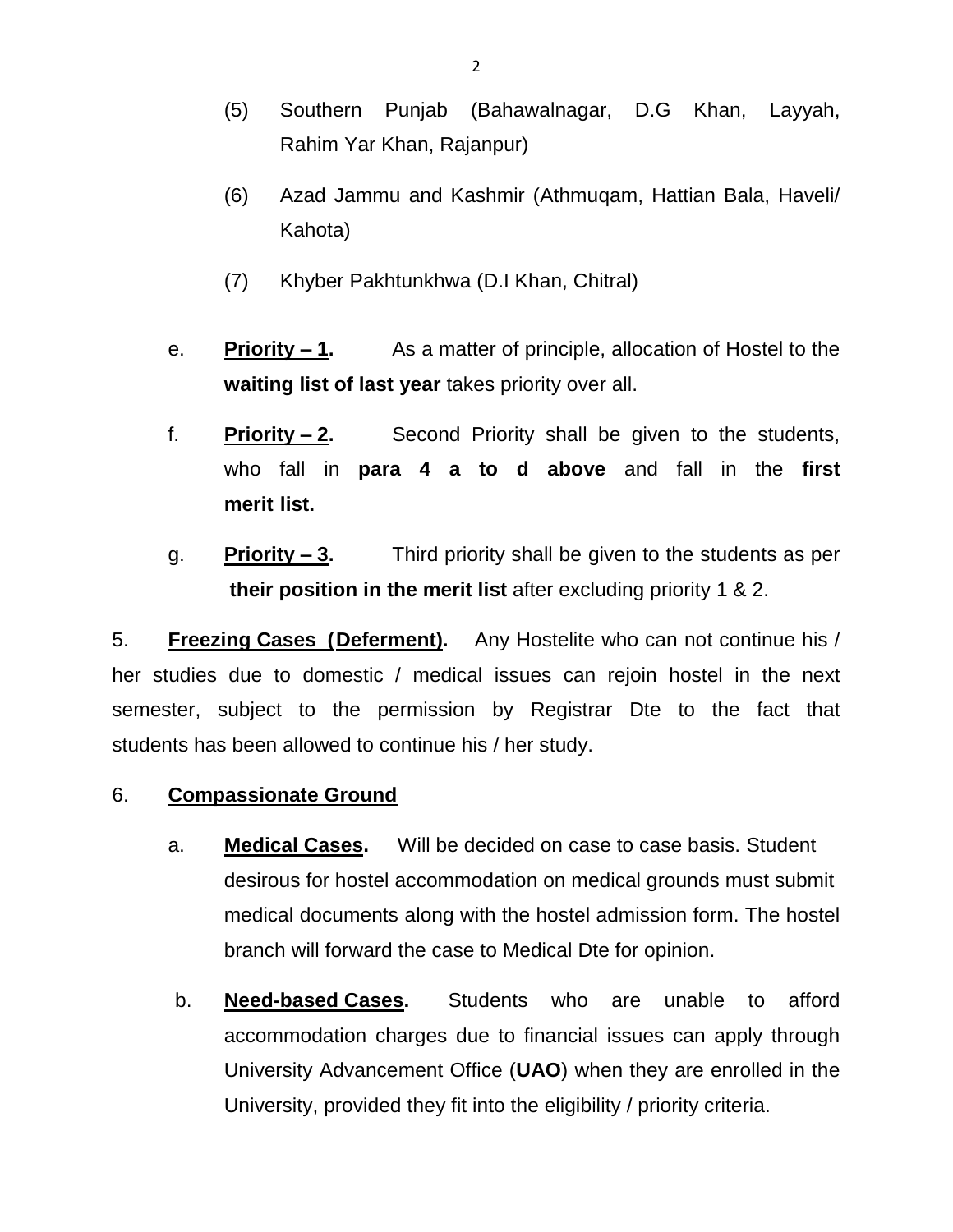c. Relocation / posting of parents

## 7. **Ineligible Criteria**

- a. Residents of Islamabad / Rawalpindi and nearby areas (including the students of PhD and SAT International)
- b. Expelled students from NUST
- c. Having Completed the Degree

8. **Duration of Students Stay.** Stay of the Students, who are granted admission in the hostels in H-12 Campus, will be strictly as follow:-

- a. BS Programs (4 years except B. Arch SADA i.e. 5 years)
- b. MS Programs (2 years)
- c. PhD (3 years)

**Note**: No extension will be granted.

- 9. **Extension.** Following cases may also be considered:
	- a. Genuine medical issues (Submission of Medical Documents with prior recommendation of NMC)
	- b. **Exchange Program.** The Hostelites who are offered an exchange program in Foreign Universities will be given extension in case their required courses are not run / offered during Summer vacations or during regular semesters. Confirmation to this effect will be sought from Registrar / PGP Dte and case will be forwarded for Rector's approval
	- c. Compassionate ground (Case to case basis)
	- d. Overseas students

**Note:** All such cases will be processed for Rector's approval